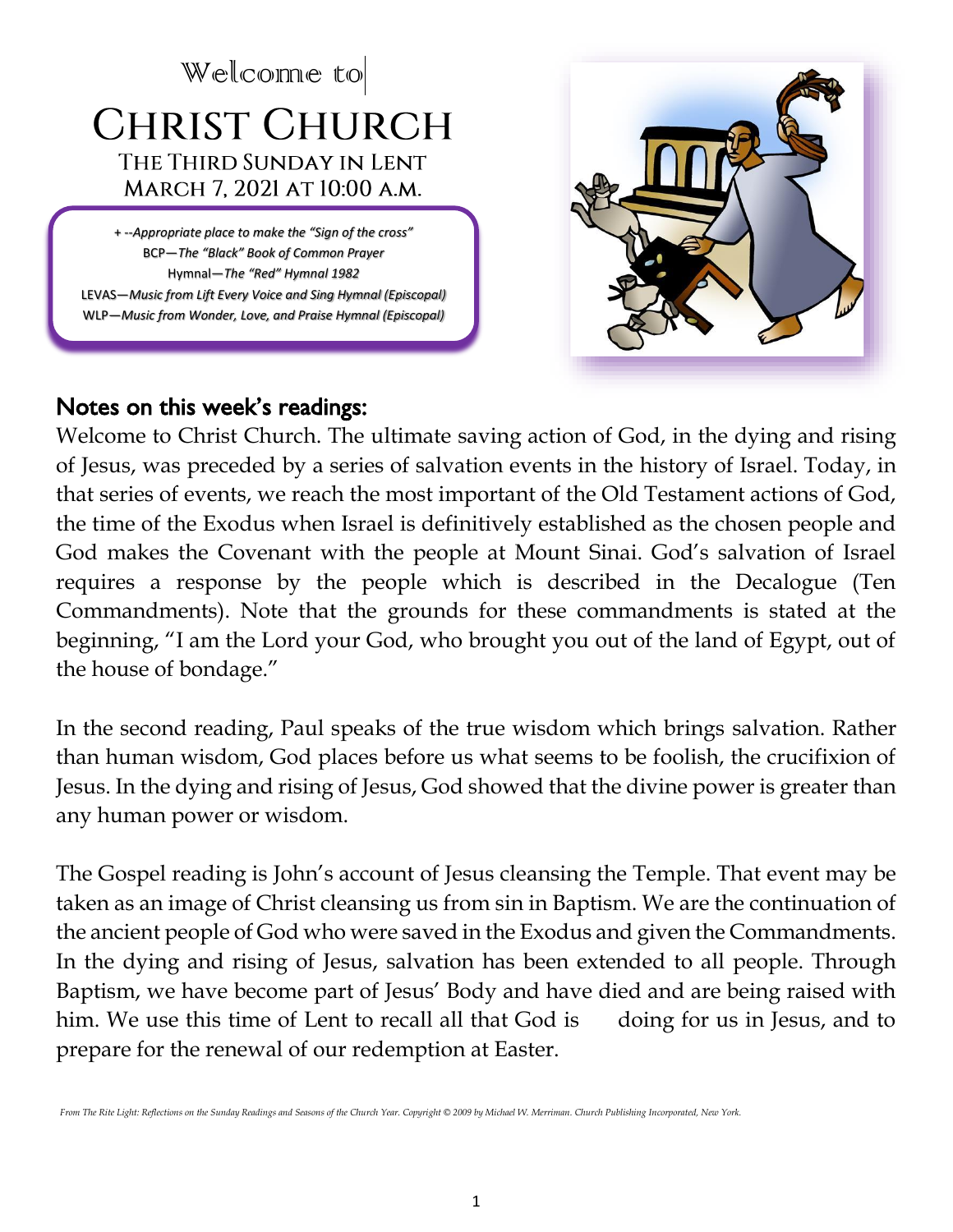## Sunday Morning Prayer For March 7, 2021

#### The Opening

#### Opening Sentence

If we say we have no sin, we deceive ourselves, and the truth is not in us, but if we confess our sins, God, who is faithful and just, will forgive our sins and cleanse us from all unrighteousness. *I John 1:8, 9* 



#### Hymnal 147: Now let us all with one accord

Att. Gregory the Great (540-604); tr. Praise the Lord, 1972, alt.

#### **Confession**

Let us confess our sins against God and our neighbor.

Most merciful God, we confess that we have sinned against you in thought, word, and deed, by what we have done, and by what we have left undone. We have not loved you with our whole heart; we have not loved our neighbors as ourselves.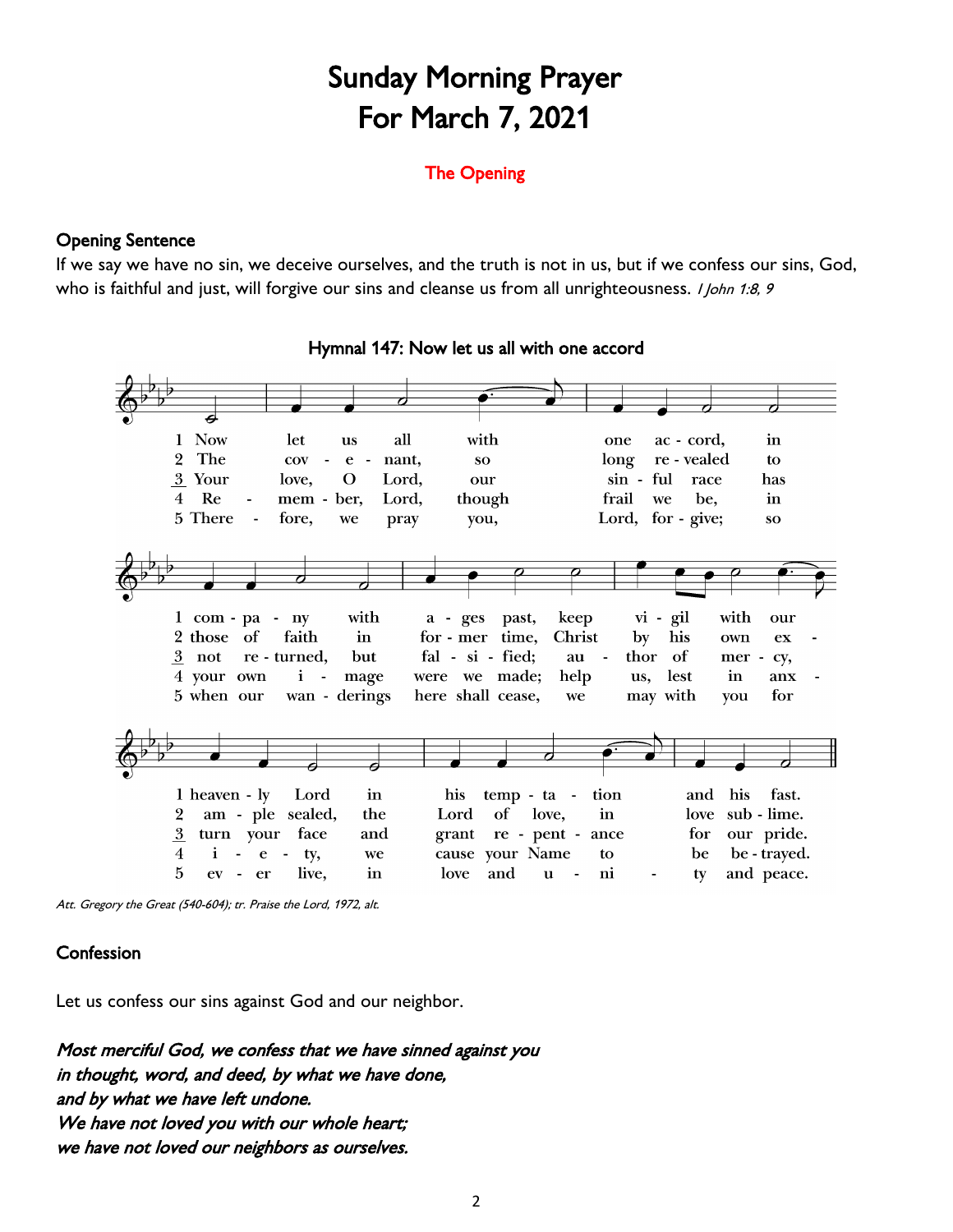We are truly sorry and we humbly repent. For the sake of your Son Jesus Christ, have mercy on us and forgive us; that we may delight in your will, and walk in your ways, to the glory of your Name. Amen.

#### The Absolution

Almighty God have mercy on us, + forgive us all our sins through our Lord Jesus Christ, strengthen us in all goodness, and by the power of the Holy Spirit keep us in eternal life. Amen.

#### Versicle and Response

Lord, open our lips. And our mouth shall proclaim your praise.

Glory to the Father, and to the Son, and to the Holy Spirit: as it was in the beginning, is now, and will be for ever. Amen.

The Lord is full of compassion and mercy: Come let us adore him.

#### Venite

Come let us sing to the Lord;\* let us shout for joy to the Rock of our salvation. Let us come before his presence with thanksgiving\* and raise a loud shout to him with psalms. For the Lord is a great God,\* and a great King above all gods. In his hand are the caverns of the earth, $*$ and the heights of the hills are his also. The sea is his, for he made it,  $*$ and his hands have molded the dry land. Come, let us bow down, and bend the knee,\* and kneel before the Lord our Maker. For he is our God, and we are the people of his pasture and the sheep of his hand.\* Oh, that today you would hearken to his voice! Glory be to the Father and to the Son, And to the Holy Spirit. As it was in the beginning, is now, And will be forever. Amen.

#### Antiphon

The Lord is full of compassion and mercy: Come let us adore him.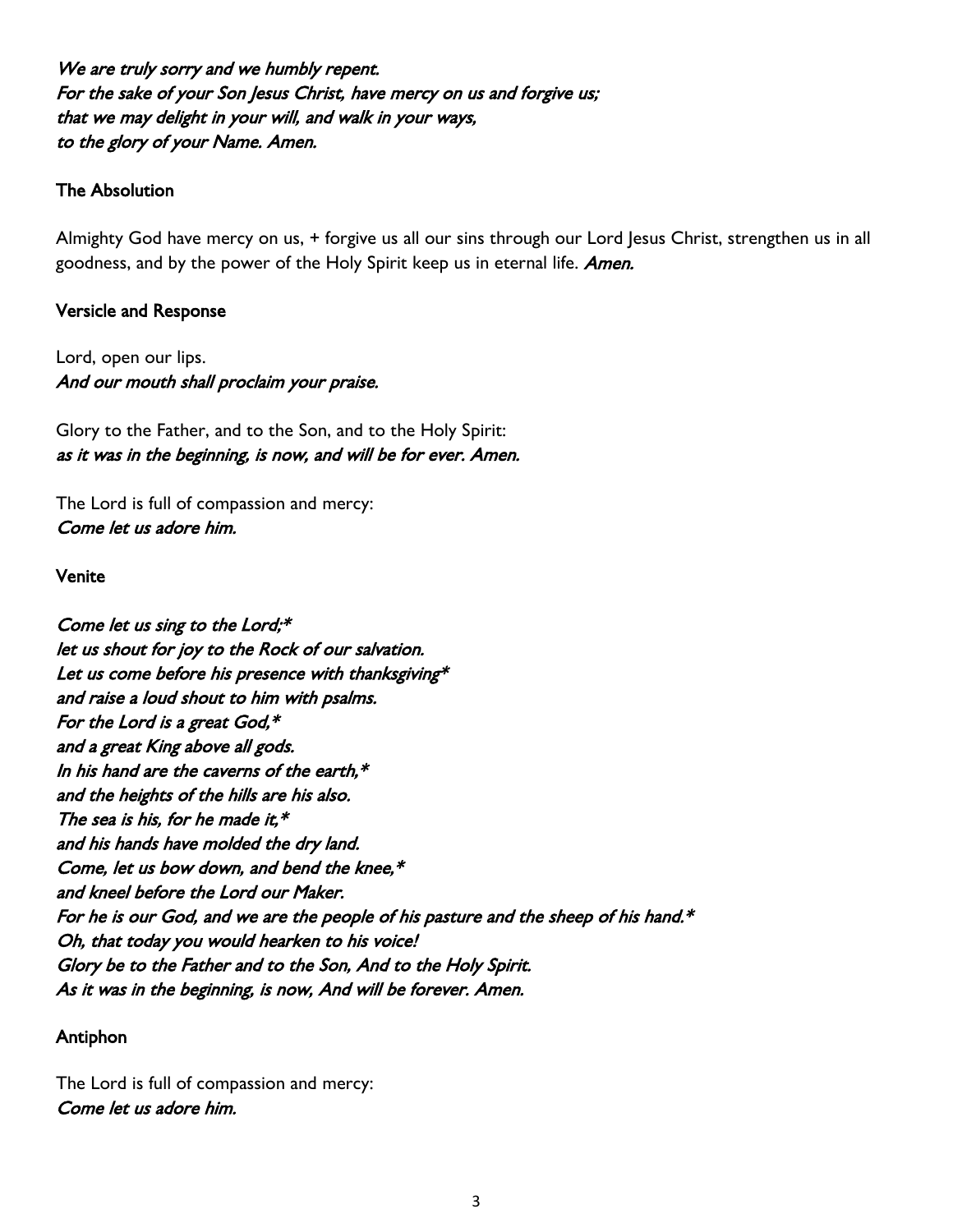#### The Psalm

Psalm 19 Deus, Deus meus

<sup>1</sup> The heavens declare the glory of God,  $*$ and the firmament shows his handiwork.  $^{2}$ One day tells its tale to another,  $^{\ast}$ and one night imparts knowledge to another.  $3$ Although they have no words or language,  $*$ and their voices are not heard,  $^4$ Their sound has gone out into all lands,  $^*$ and their message to the ends of the world.  ${}^5$ In the deep has he set a pavilion for the sun;  $^{\ast}$ it comes forth like a bridegroom out of his chamber; it rejoices like a champion to run its course.  $^{\circ}$ It goes forth from the uttermost edge of the heavens and runs about to the end of it again;  $^*$ nothing is hidden from its burning heat.  $7$ The law of the LORD is perfect and revives the soul:  $*$ the testimony of the LORD is sure and gives wisdom to the innocent.  $8$ The statutes of the LORD are just and rejoice the heart;  $*$ the commandment of the LORD is clear and gives light to the eyes.  $\mathscr I$ The fear of the LORD is clean and endures for ever;  $\mathscr *$ the judgments of the LORD are true and righteous altogether.  $10$ More to be desired are they than gold, more than much fine gold,  $\ast$ sweeter far than honey, than honey in the comb.  $11$ By them also is your servant enlightened,  $*$ and in keeping them there is great reward.  $12$  Who can tell how often he offends?  $*$ cleanse me from my secret faults.  $13A$ bove all, keep your servant from presumptuous sins; let them not get dominion over me;  $*$ then shall I be whole and sound, and innocent of a great offense.  $14$  Let the words of my mouth and the meditation of my heart be acceptable in your sight,  $*$ O LORD, my strength and my redeemer.

Gloria Patri

Glory to the Father, and to the Son, and to the Holy Spirit: as it was in the beginning, is now, and will be for ever. Amen.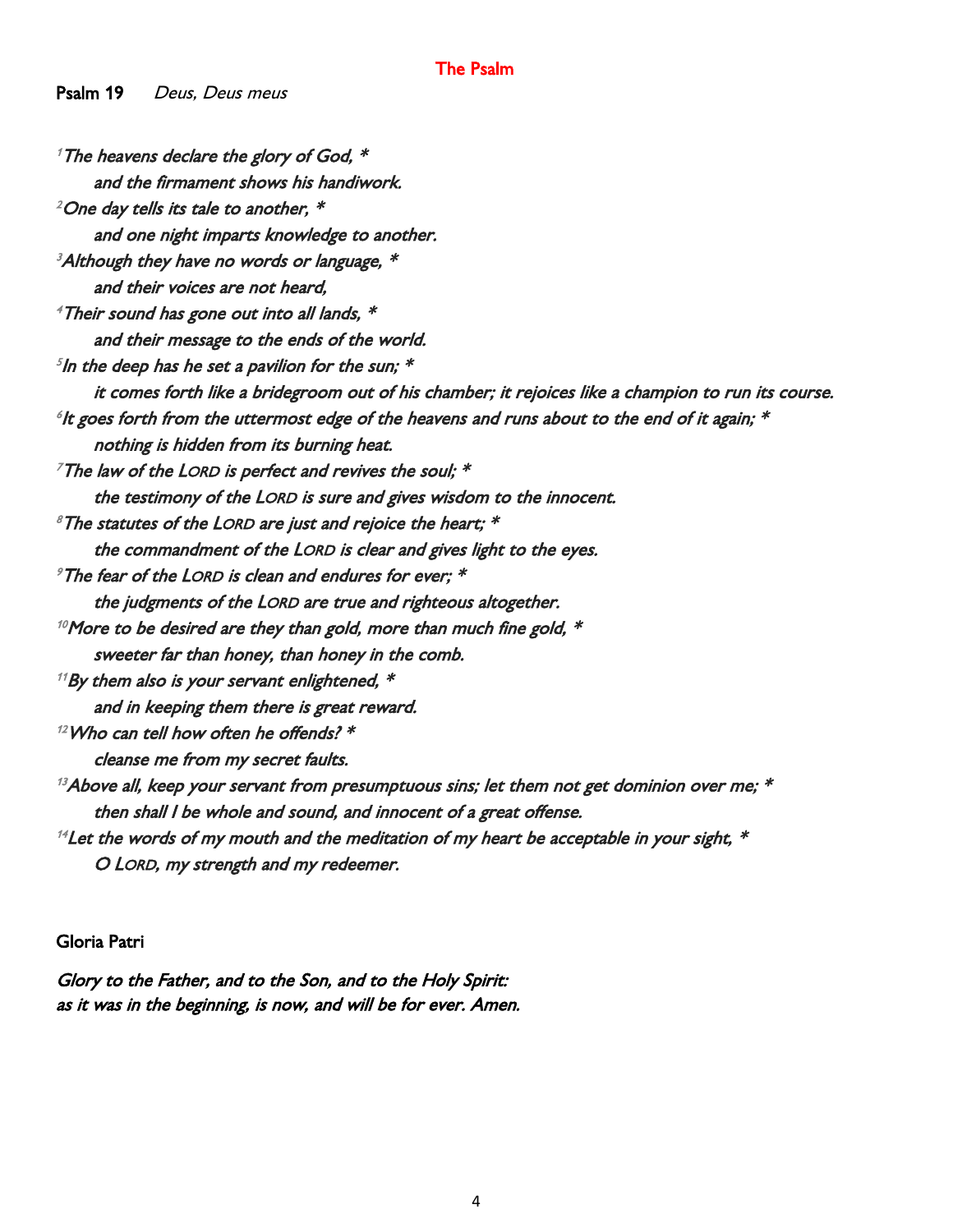### The Lessons

#### The First Lesson— Exodus 20:1-17

 ${}^{1}$ God spoke all these words [to Moses on Mount Sinai]:  ${}^{24}$ l am the LORD your God, who brought you out of the land of Egypt, out of the house of slavery; <sup>3</sup>you shall have no other gods before me. <sup>4</sup>You shall not make for yourself an idol, whether in the form of anything that is in heaven above, or that is on the earth beneath, or that is in the water under the earth. <sup>5</sup>You shall not bow down to them or worship them; for I the LORD your God am a jealous God, punishing children for the iniquity of parents, to the third and the fourth generation of those who reject me, <sup>6</sup>but showing steadfast love to the thousandth generation of those who love me and keep my commandments. <sup>7</sup>You shall not make wrongful use of the name of the LORD your God, for the LORD will not acquit anyone who misuses his name. <sup>8</sup>Remember the sabbath day, and keep it holy. <sup>9</sup>Six days you shall labor and do all your work. <sup>10</sup>But the seventh day is a sabbath to the LORD your God; you shall not do any work you, your son or your daughter, your male or female slave, your livestock, or the alien resident in your towns. <sup>11</sup>For in six days the LORD made heaven and earth, the sea, and all that is in them, but rested the seventh day; therefore the LORD blessed the sabbath day and consecrated it. <sup>12</sup>Honor your father and your mother, so that your days may be long in the land that the LORD your God is giving you. <sup>13</sup>You shall not murder. <sup>14</sup>You shall not commit adultery. <sup>15</sup>You shall not steal. <sup>16</sup>You shall not bear false witness against your neighbor. <sup>17</sup>You shall not covet your neighbor's house; you shall not covet your neighbor's wife, or male or female slave, or ox, or donkey, or anything that belongs to your neighbor."

The Word of the Lord. Thanks be to God.

#### Canticle 14 A Song of Penitence—Kyrie Pantokrator Prayer of Manasseh 1-2, 4, 6-7, 11-15

| O Lord and Ruler of the hosts of heaven, *                                |
|---------------------------------------------------------------------------|
| God of Abraham, Isaac, and Jacob, and of all their righteous offspring:   |
| You made the heavens and the earth, *                                     |
| with all their vast array.                                                |
| All things quake with fear at your presence; *                            |
| they tremble because of your power.                                       |
| But your merciful promise is beyond all measure; *                        |
| it surpasses all that our minds can fathom.                               |
| O Lord, you are full of compassion, *                                     |
| long-suffering, and abounding in mercy.                                   |
| You hold back your hand; *                                                |
| you do not punish as we deserve.                                          |
| In your great goodness, Lord, you have promised forgiveness to sinners, * |
| that they may repent of their sin and be saved.                           |
| And now, O Lord, I bend the knee of my heart, *                           |
| and make my appeal, sure of your gracious goodness.                       |
| I have sinned, O Lord, I have sinned, *                                   |
| and I know my wickedness only too well.                                   |
|                                                                           |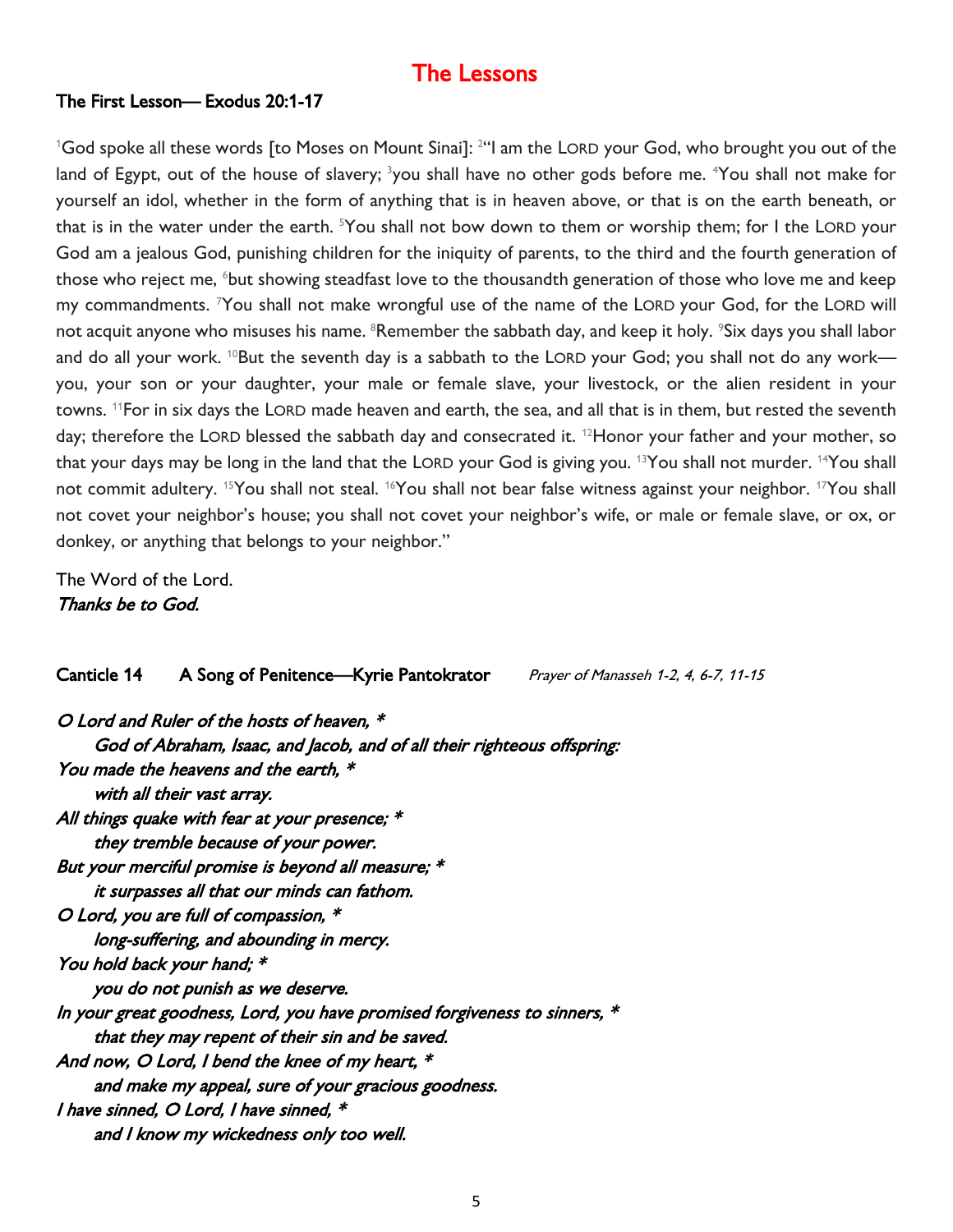Therefore I make this prayer to you: \* Forgive me, Lord, forgive me. Do not let me perish in my sin, \* nor condemn me to the depths of the earth. For you, O Lord, are the God of those who repent, \* and in me you will show forth your goodness. Unworthy as I am, you will save me, in accordance with your great mercy,  $*$  and I will praise you without ceasing all the days of my life. For all the powers of heaven sing your praises, \* and yours is the glory to ages of ages. Amen.

Glory to the Father, and to the Son, and to the Holy Spirit: as it was in the beginning, is now, and will be for ever. Amen.

#### The New Testament Lesson—1 Corinthians 1:18-25

 $18$ The message about the cross is foolishness to those who are perishing, but to us who are being saved it is the power of God. <sup>19</sup>For it is written, "I will destroy the wisdom of the wise, and the discernment of the discerning I will thwart." <sup>20</sup>Where is the one who is wise? Where is the scribe? Where is the debater of this age? Has not God made foolish the wisdom of the world? <sup>21</sup>For since, in the wisdom of God, the world did not know God through wisdom, God decided, through the foolishness of our proclamation, to save those who believe. <sup>22</sup>For Jews demand signs and Greeks desire wisdom, <sup>23</sup>but we proclaim Christ crucified, a stumbling block to Jews and foolishness to Gentiles, <sup>24</sup>but to those who are the called, both Jews and Greeks, Christ the power of God and the wisdom of God. <sup>25</sup>For God's foolishness is wiser than human wisdom, and God's weakness is stronger than human strength.

The Word of the Lord. Thanks be to God.

#### Canticle 16 The Song of Zechariah—Benedictus Dominus Deus Luke 1: 68-79

Blessed be the Lord, the God of Israel; \* he has come to his people and set them free. He has raised up for us a mighty savior,  $*$  born of the house of his servant David. Through his holy prophets he promised of old, that he would save us from our enemies, \* from the hands of all who hate us. He promised to show mercy to our fathers  $*$  and to remember his holy covenant. This was the oath he swore to our father Abraham, \* to set us free from the hands of our enemies, Free to worship him without fear,  $*$ holy and righteous in his sight all the days of our life.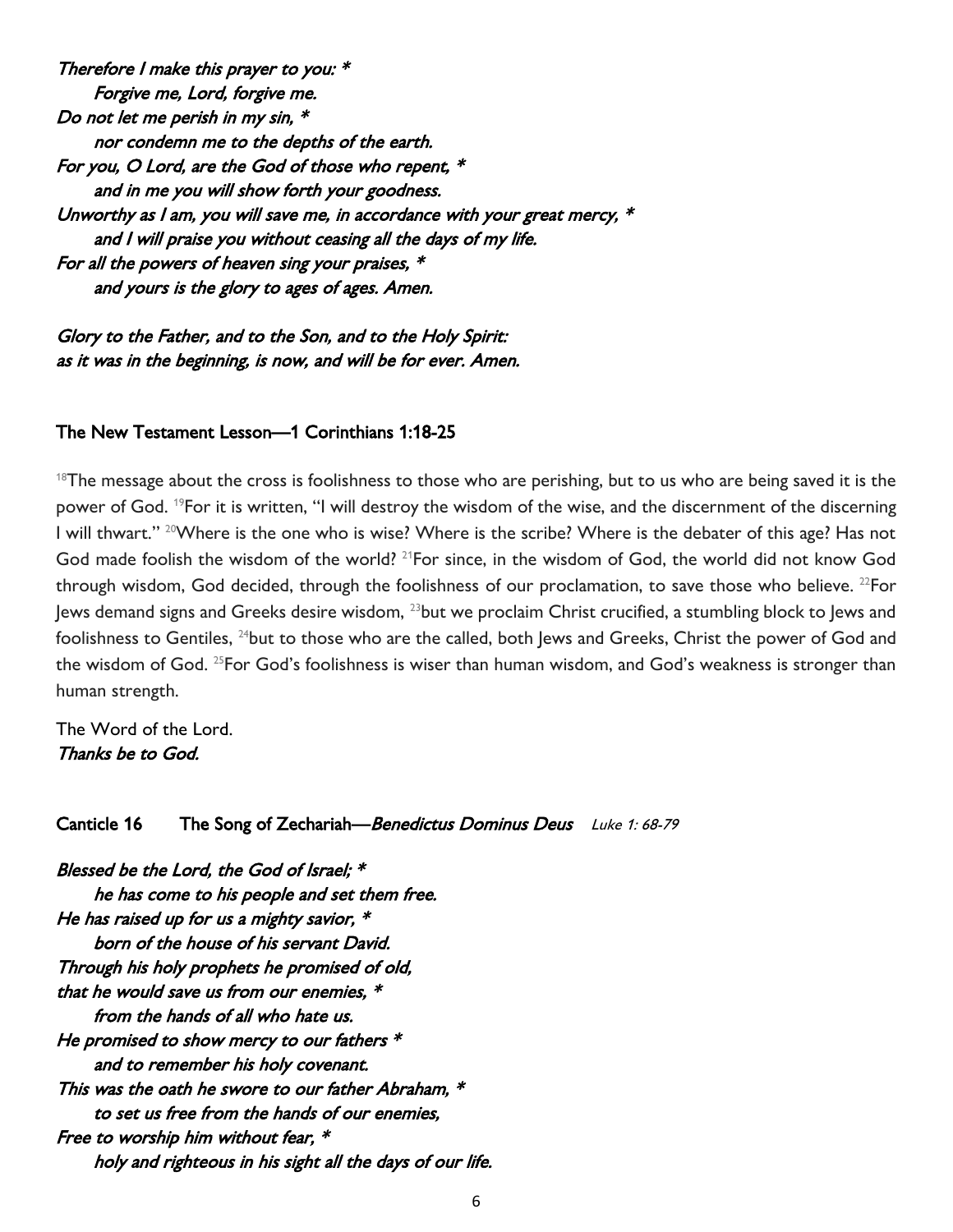You, my child, shall be called the prophet of the Most High, \* for you will go before the Lord to prepare his way, To give his people knowledge of salvation \* by the forgiveness of their sins. In the tender compassion of our God  $*$  the dawn from on high shall break upon us, To shine on those who dwell in darkness and the shadow of death, \* and to guide our feet into the way of peace.

Glory to the Father, and to the Son, and to the Holy Spirit: as it was in the beginning, is now, and will be for ever. Amen.

#### The Gospel— John 2:13-22

 $13$ The Passover of the Jews was near, and Jesus went up to Jerusalem.  $14$ In the temple he found people selling cattle, sheep, and doves, and the money changers seated at their tables. <sup>15</sup>Making a whip of cords, he drove all of them out of the temple, both the sheep and the cattle. He also poured out the coins of the money changers and overturned their tables. <sup>16</sup>He told those who were selling the doves, "Take these things out of here! Stop making my Father's house a marketplace!" <sup>17</sup>His disciples remembered that it was written, "Zeal for your house will consume me." <sup>18</sup>The Jews then said to him, "What sign can you show us for doing this?" <sup>19</sup>Jesus answered them, "Destroy this temple, and in three days I will raise it up." <sup>20</sup>The Jews then said, "This temple has been under construction for forty-six years, and will you raise it up in three days?" <sup>21</sup>But he was speaking of the temple of his body. <sup>22</sup>After he was raised from the dead, his disciples remembered that he had said this; and they believed the scripture and the word that Jesus had spoken.

The Word of the Lord. Thanks be to God.

The Sermon

+ May the words of my mouth and the meditations of all our hearts be always acceptable in your sight, O Lord, our strength and our Redeemer. Amen.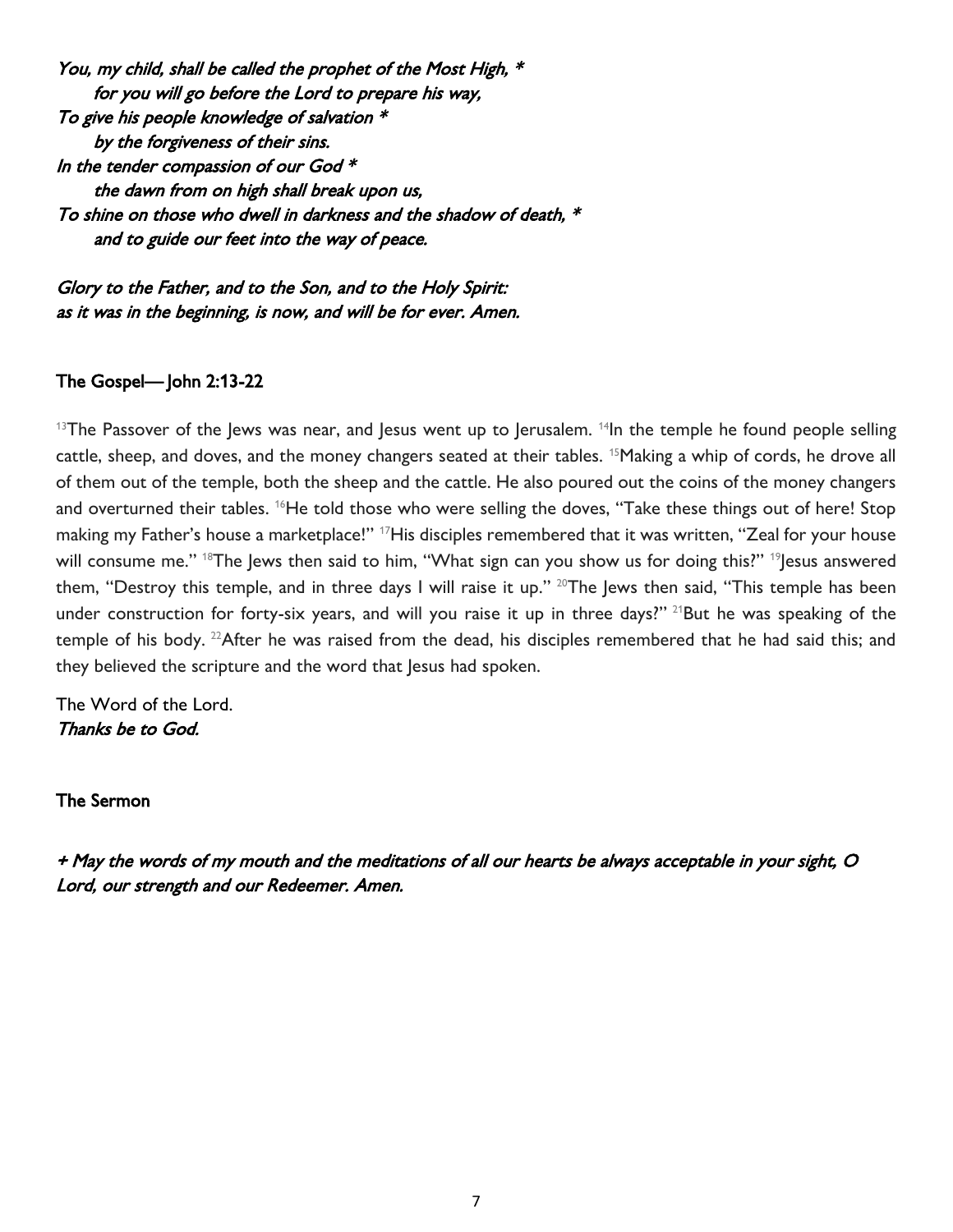## The Creed

#### The Apostle's Creed

I believe in God, the Father almighty, creator of heaven and earth. I believe in Jesus Christ, his only son, our Lord. He was conceived by the power of the Holy Spirit and born of the Virgin Mary. He suffered under Pontius Pilate, was crucified, died, and was buried. He descended to the dead. On the third day he rose again. He ascended into heaven, and is seated at the right hand of the Father. He will come again to judge the living and the dead. I believe in the Holy Spirit, the holy catholic Church, the communion of saints, the forgiveness of sins, + the resurrection of the body, and the life everlasting. Amen.

## The Prayers

#### The Lord's Prayer

Our Father who art in heaven, hallowed be thy Name, thy kingdom come, thy will be done, on earth as it is in heaven. Give us this day our daily bread. And forgive us our trespasses as we forgive those who trespass against us. And lead us into temptation, but deliver us from evil. For thine is kingdom, and the power, and the glory for ever and ever. Amen.

#### The Suffrages

V. Lord, reveal your love among us;

#### R. That we may know the joy of your salvation.

- V. Grant peace within and among all nations;
- R. And teach our leaders wisdom.
- V. Endow your Church with faithfulness;
- R. And her servants with knowledge and true godliness.
- V. Defend, O Lord, the rights of the poor and the oppressed;

#### R. That your justice may be known among all people.

- V. Lord, renew your Spirit within us;
- R. That in us and through us your will may be done.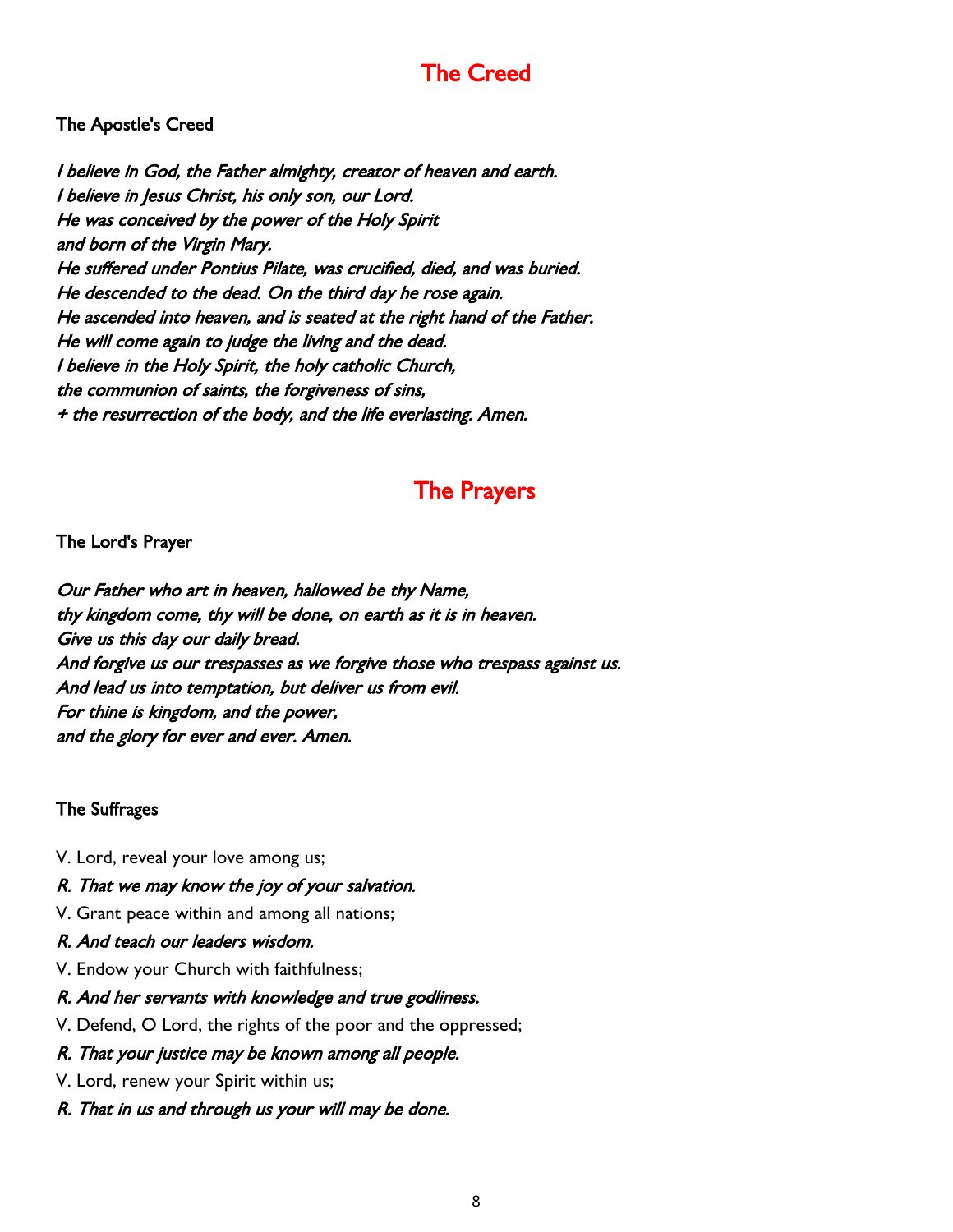#### Collect of the Day: The Third Sunday in Lent

Almighty God, you know that we have no power in ourselves to help ourselves: Keep us both outwardly in our bodies and inwardly in our souls, that we may be defended from all adversities which may happen to the body, and from all evil thoughts which may assault and hurt the soul; through Jesus Christ our Lord, who lives and reigns with you and the Holy Spirit, one God, for ever and ever. Amen.

#### A Collect for Sundays

O God, the King of glory, you have exalted your only Son Jesus Christ with great triumph to your kingdom in heaven: Do not leave us comfortless, but send us your Holy Spirit to strengthen us, and exalt us to that place where our Savior Christ has gone before; who lives and reigns with you and the Holy Spirit, one God, in glory everlasting. Amen.

#### For Mission

Almighty and everlasting God, by whose Spirit the whole body of your faithful people is governed and sanctified: Receive our supplications and prayers which we offer before you for all members of your holy Church, that in their vocation and ministry they may truly and devoutly serve you; through our Lord and Savior Jesus Christ. Amen.

#### Hymn: To my humble supplication

To my humble supplication Lord, give ear and acceptation Save thy servant, that hath none Help nor hope but Thee alone. Amen.

#### A Prayer Attributed to St. Francis

Lord, make us instruments of your peace. Where there is hatred, let us sow love: where there is injury, pardon; where there is discord, union; where there is doubt, faith; where there is despair, hope; where there is darkness, light; where there is sadness, joy. Grant that we may not so much seek to be consoled as to console; to be understood as to understand; to be loved as to love. For it is in giving that we receive; it is in pardoning that we are pardoned; and it is in dying that we are born to eternal life. Amen.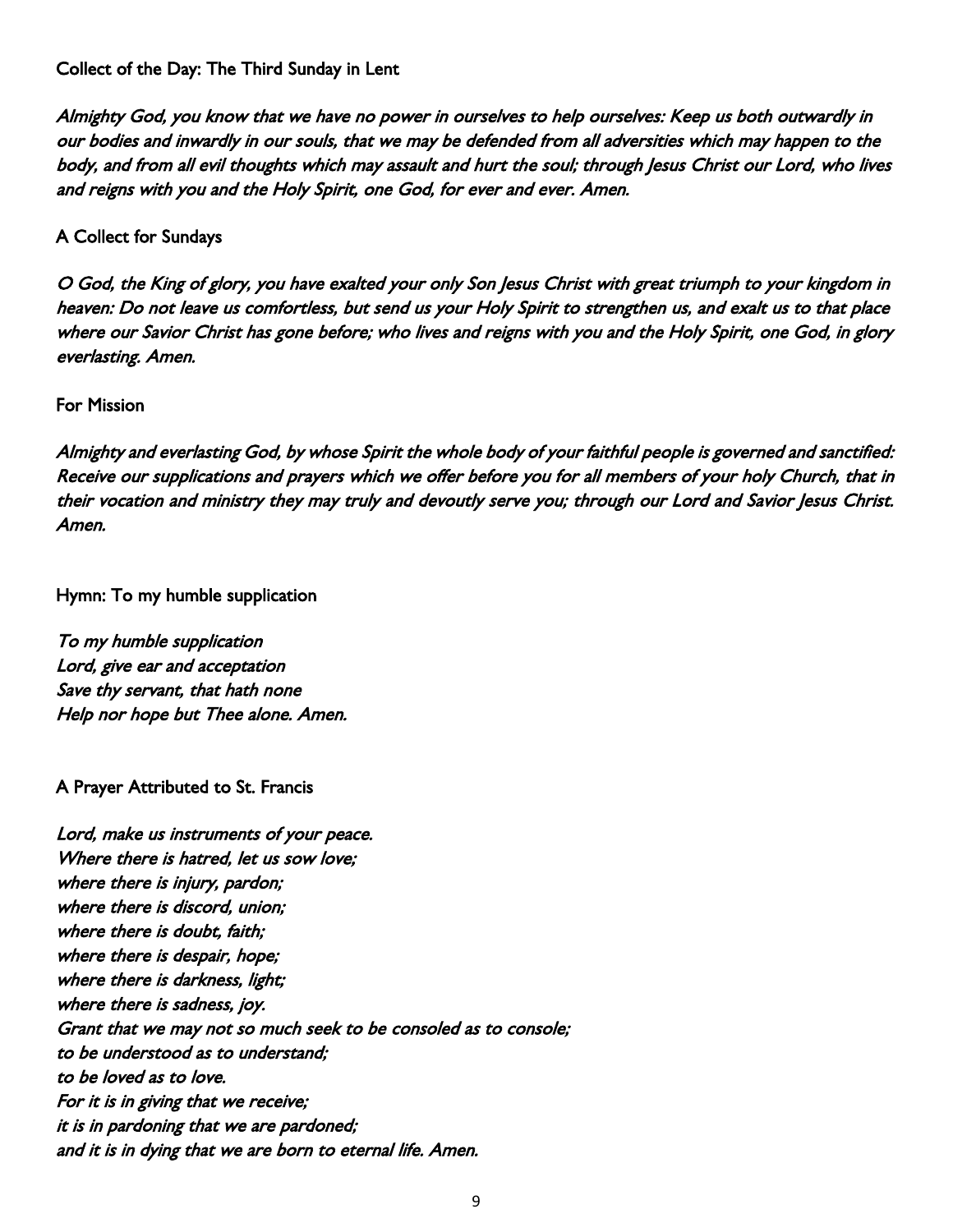#### The General Thanksgiving

Almighty God, Father of all mercies, we your unworthy servants give you humble thanks for all your goodness and loving-kindness to us and to all whom you have made. We bless you for our creation, preservation, and all the blessings of this life; but above all for your immeasurable love in the redemption of the world by our Lord Jesus Christ; for the means of grace, and for the hope of glory. And, we pray, give us such an awareness of your mercies, that with truly thankful hearts we may show forth your praise, not only with our lips, but in our lives, by giving up our selves to your service, and by walking before you in holiness and righteousness all our days; through Jesus Christ our Lord, to whom, with you and the Holy Spirit, be honor and glory throughout all ages. Amen.

#### A Prayer of St. Chrysostom

Almighty God, you have given us grace at this time with one accord to make our common supplication to you; and you have promised through your well-beloved Son that when two or three are gathered together in his Name you will be in the midst of them: Fulfill now, O Lord, our desires and petitions as may be best for us; granting us in this world knowledge of your truth, and in the age to come life everlasting. Amen.

## The Ending

#### Benediction

Let us bless the Lord. Thanks be to God.

+The grace of our Lord Jesus Christ, and the love of God, and the fellowship of the Holy Spirit, be with us all evermore. Amen. 2 Corinthians 13:14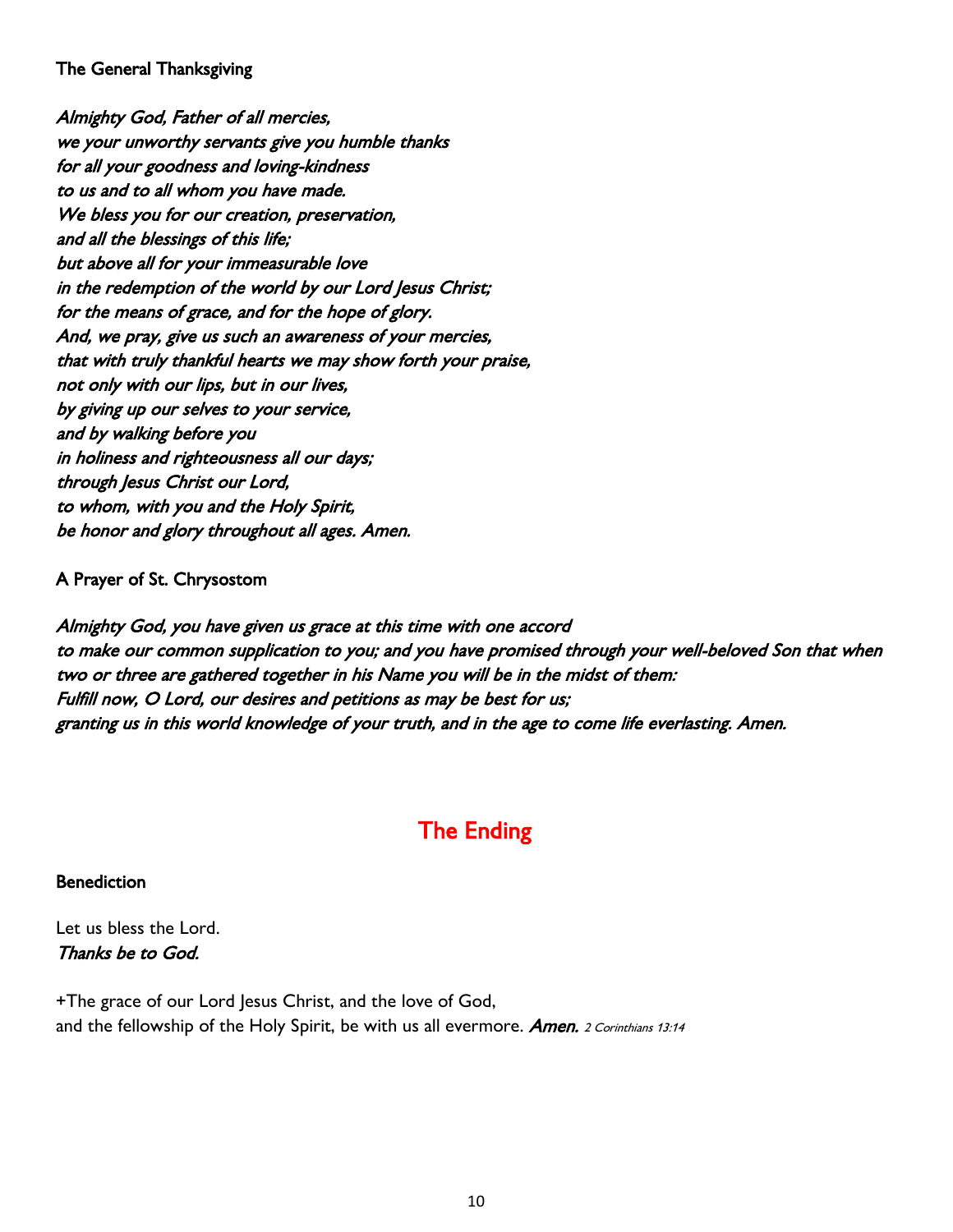#### Hymnal 688: A mighty fortress is our God



Martin Luther (1483-1546); tr. Frederic Henry Hedge (1805-1890); based on Psalm 46